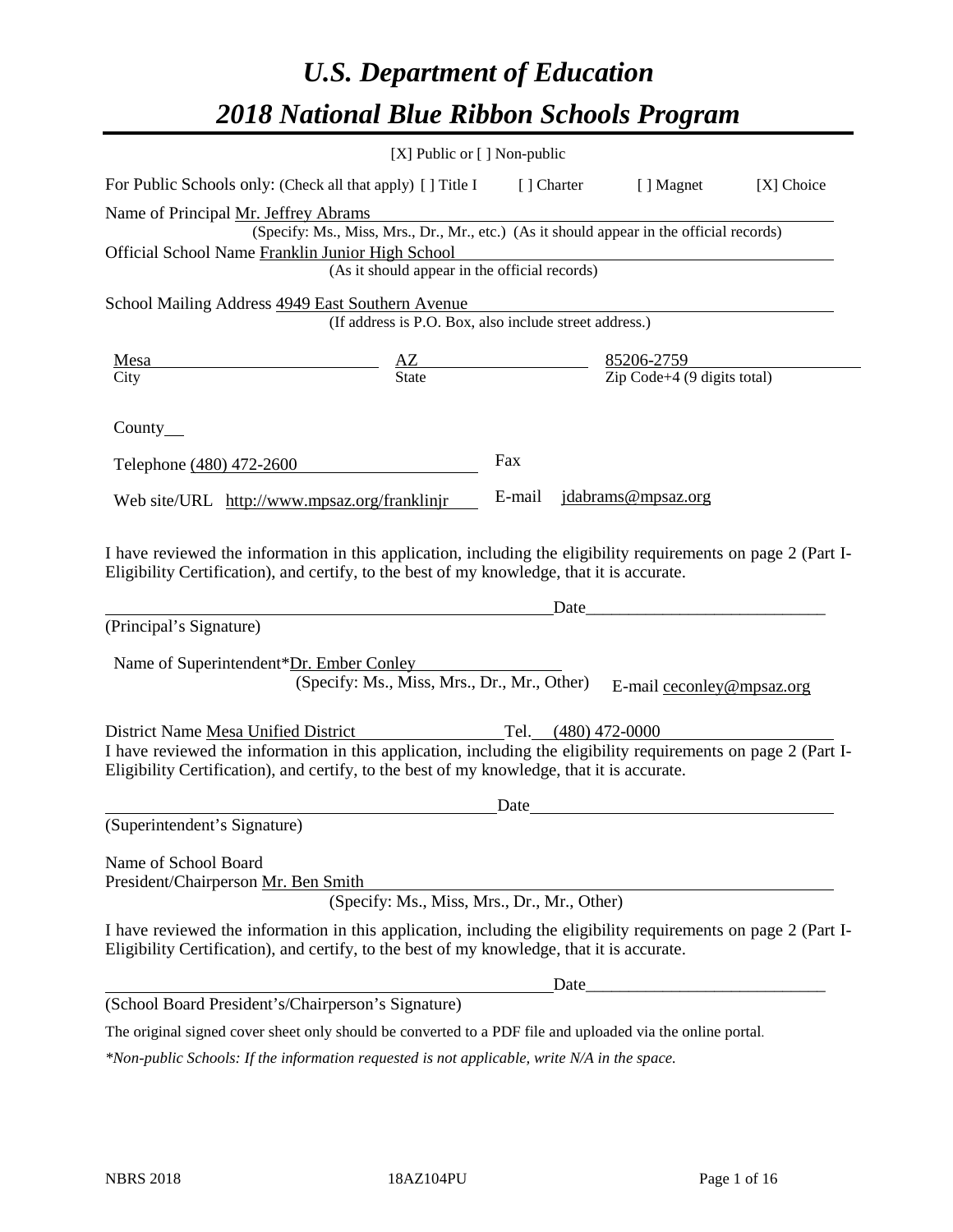The signatures on the first page of this application (cover page) certify that each of the statements below, concerning the school's eligibility and compliance with U.S. Department of Education and National Blue Ribbon Schools requirements, are true and correct.

- 1. The school configuration includes one or more of grades K-12. (Schools on the same campus with one principal, even a K-12 school, must apply as an entire school.)
- 2. All nominated public schools must meet the state's performance targets in reading (or English language arts) and mathematics and other academic indicators (i.e., attendance rate and graduation rate), for the all students group and all subgroups, including having participation rates of at least 95 percent using the most recent accountability results available for nomination.
- 3. To meet final eligibility, all nominated public schools must be certified by states prior to September 2018 in order to meet all eligibility requirements. Any status appeals must be resolved at least two weeks before the awards ceremony for the school to receive the award.
- 4. If the school includes grades 7 or higher, the school must have foreign language as a part of its curriculum.
- 5. The school has been in existence for five full years, that is, from at least September 2012 and each tested grade must have been part of the school for the past three years.
- 6. The nominated school has not received the National Blue Ribbon Schools award in the past five years: 2013, 2014, 2015, 2016, or 2017.
- 7. The nominated school has no history of testing irregularities, nor have charges of irregularities been brought against the school at the time of nomination. The U.S. Department of Education reserves the right to disqualify a school's application and/or rescind a school's award if irregularities are later discovered and proven by the state.
- 8. The nominated school has not been identified by the state as "persistently dangerous" within the last two years.
- 9. The nominated school or district is not refusing Office of Civil Rights (OCR) access to information necessary to investigate a civil rights complaint or to conduct a district-wide compliance review.
- 10. The OCR has not issued a violation letter of findings to the school district concluding that the nominated school or the district as a whole has violated one or more of the civil rights statutes. A violation letter of findings will not be considered outstanding if OCR has accepted a corrective action plan from the district to remedy the violation.
- 11. The U.S. Department of Justice does not have a pending suit alleging that the nominated school or the school district as a whole has violated one or more of the civil rights statutes or the Constitution's equal protection clause.
- 12. There are no findings of violations of the Individuals with Disabilities Education Act in a U.S. Department of Education monitoring report that apply to the school or school district in question; or if there are such findings, the state or district has corrected, or agreed to correct, the findings.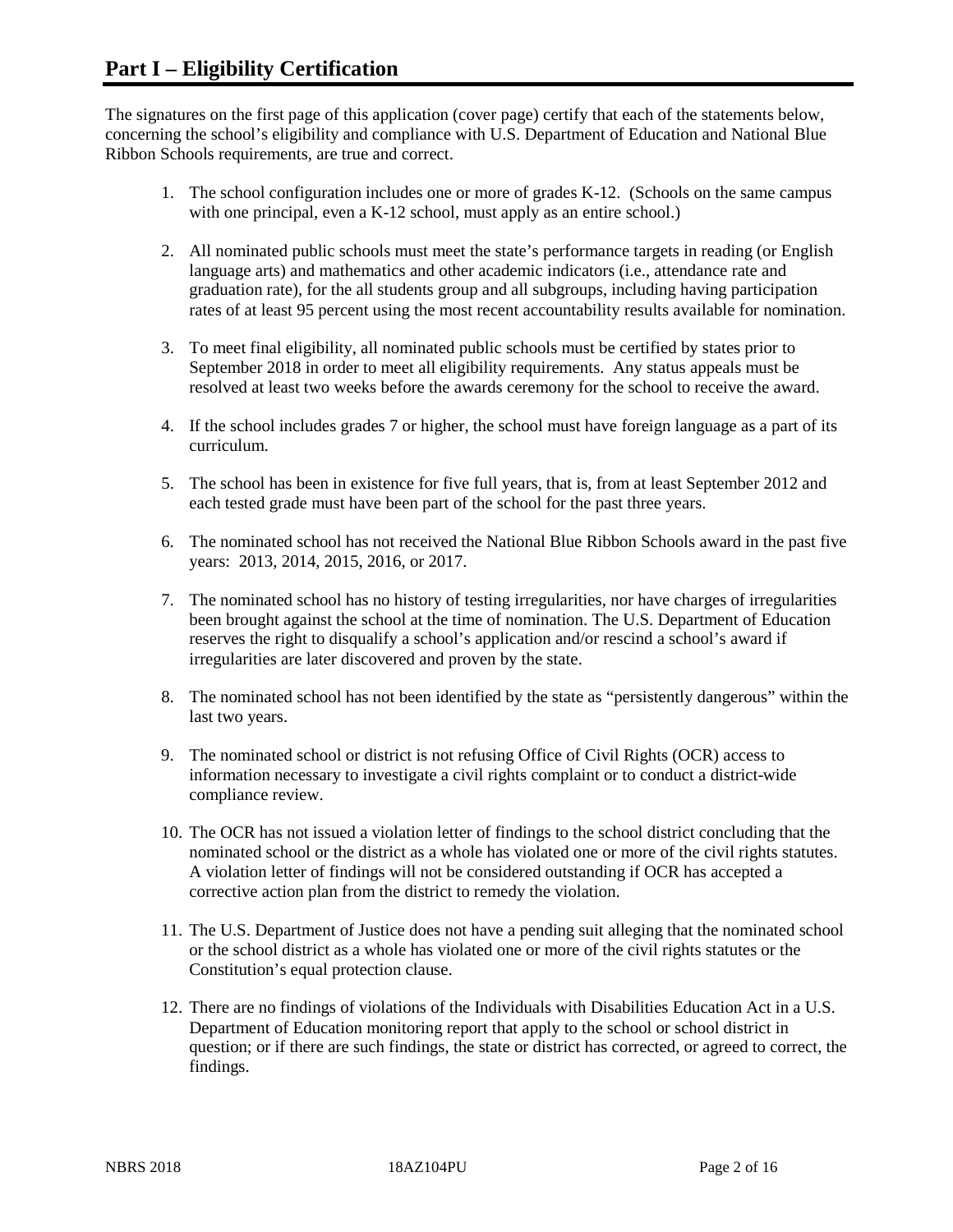# **PART II - DEMOGRAPHIC DATA**

#### **Data should be provided for the most recent school year (2017-2018) unless otherwise stated.**

#### **DISTRICT**

1. Number of schools in the district  $\frac{57}{2}$  Elementary schools (includes K-8) (per district designation): 10 Middle/Junior high schools 7 High schools 0 K-12 schools

74 TOTAL

**SCHOOL** (To be completed by all schools)

2. Category that best describes the area where the school is located:

[] Urban or large central city [X] Suburban [] Rural or small city/town

3. Number of students as of October 1, 2017 enrolled at each grade level or its equivalent in applying school:

| Grade                           | # of         | # of Females | <b>Grade Total</b> |
|---------------------------------|--------------|--------------|--------------------|
|                                 | <b>Males</b> |              |                    |
| <b>PreK</b>                     | 0            | 0            | 0                  |
| K                               | 0            | 0            | 0                  |
| $\mathbf{1}$                    | 0            | 0            | 0                  |
| $\mathbf{2}$                    | 0            | 0            | 0                  |
| 3                               | 0            | 0            | 0                  |
| 4                               | 0            | 0            | 0                  |
| 5                               | 0            | 0            | 0                  |
| 6                               | 0            | 0            |                    |
| 7                               | 63           | 81           | 144                |
| 8                               | 51           | 77           | 128                |
| 9                               | 0            | 0            | O                  |
| 10                              | 0            | 0            | 0                  |
| 11                              | 0            | 0            | 0                  |
| 12 or higher                    | 0            | $\Omega$     | 0                  |
| <b>Total</b><br><b>Students</b> | 114          | 158          | 272                |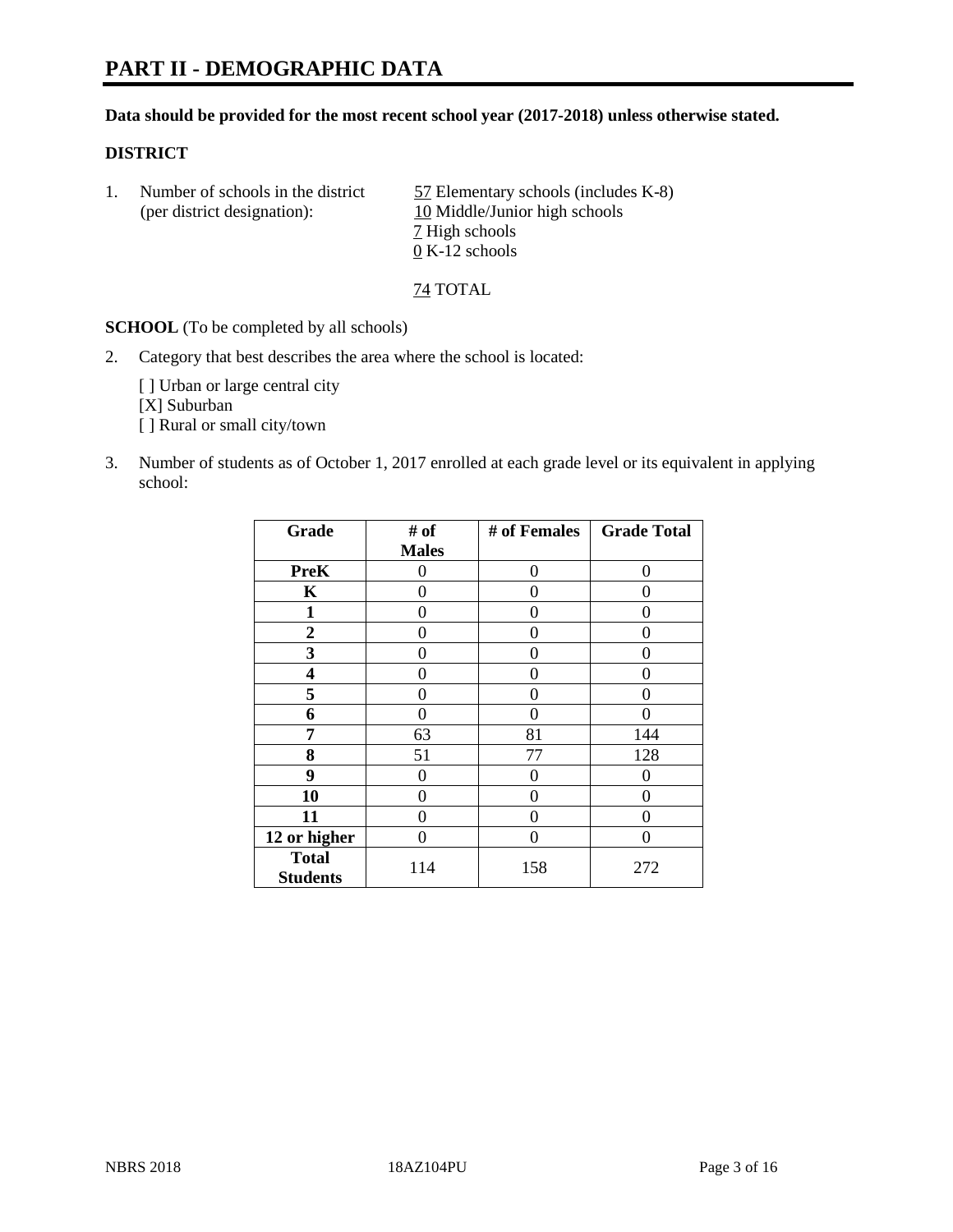the school: 3 % Asian

4. Racial/ethnic composition of  $\frac{3}{9}$ % American Indian or Alaska Native 2 % Black or African American 23 % Hispanic or Latino 1 % Native Hawaiian or Other Pacific Islander 64 % White 4 % Two or more races **100 % Total**

(Only these seven standard categories should be used to report the racial/ethnic composition of your school. The Final Guidance on Maintaining, Collecting, and Reporting Racial and Ethnic Data to the U.S. Department of Education published in the October 19, 2007 *Federal Register* provides definitions for each of the seven categories.)

5. Student turnover, or mobility rate, during the 2016 – 2017 school year: 3%

If the mobility rate is above 15%, please explain.

This rate should be calculated using the grid below. The answer to (6) is the mobility rate.

| <b>Steps For Determining Mobility Rate</b>         | Answer |
|----------------------------------------------------|--------|
| (1) Number of students who transferred to          |        |
| the school after October 1, 2016 until the         | 2      |
| end of the 2016-2017 school year                   |        |
| (2) Number of students who transferred             |        |
| <i>from</i> the school after October 1, 2016 until | 5      |
| the end of the 2016-2017 school year               |        |
| (3) Total of all transferred students [sum of      |        |
| rows $(1)$ and $(2)$ ]                             |        |
| (4) Total number of students in the school as      |        |
| of October 1, 2016                                 | 266    |
| $(5)$ Total transferred students in row $(3)$      |        |
| divided by total students in row (4)               | 0.03   |
| $(6)$ Amount in row $(5)$ multiplied by 100        | 3      |

6. English Language Learners (ELL) in the school:  $0\%$ 

0 Total number ELL

Specify each non-English language represented in the school (separate languages by commas):

7. Students eligible for free/reduced-priced meals: 32 % Total number students who qualify: 87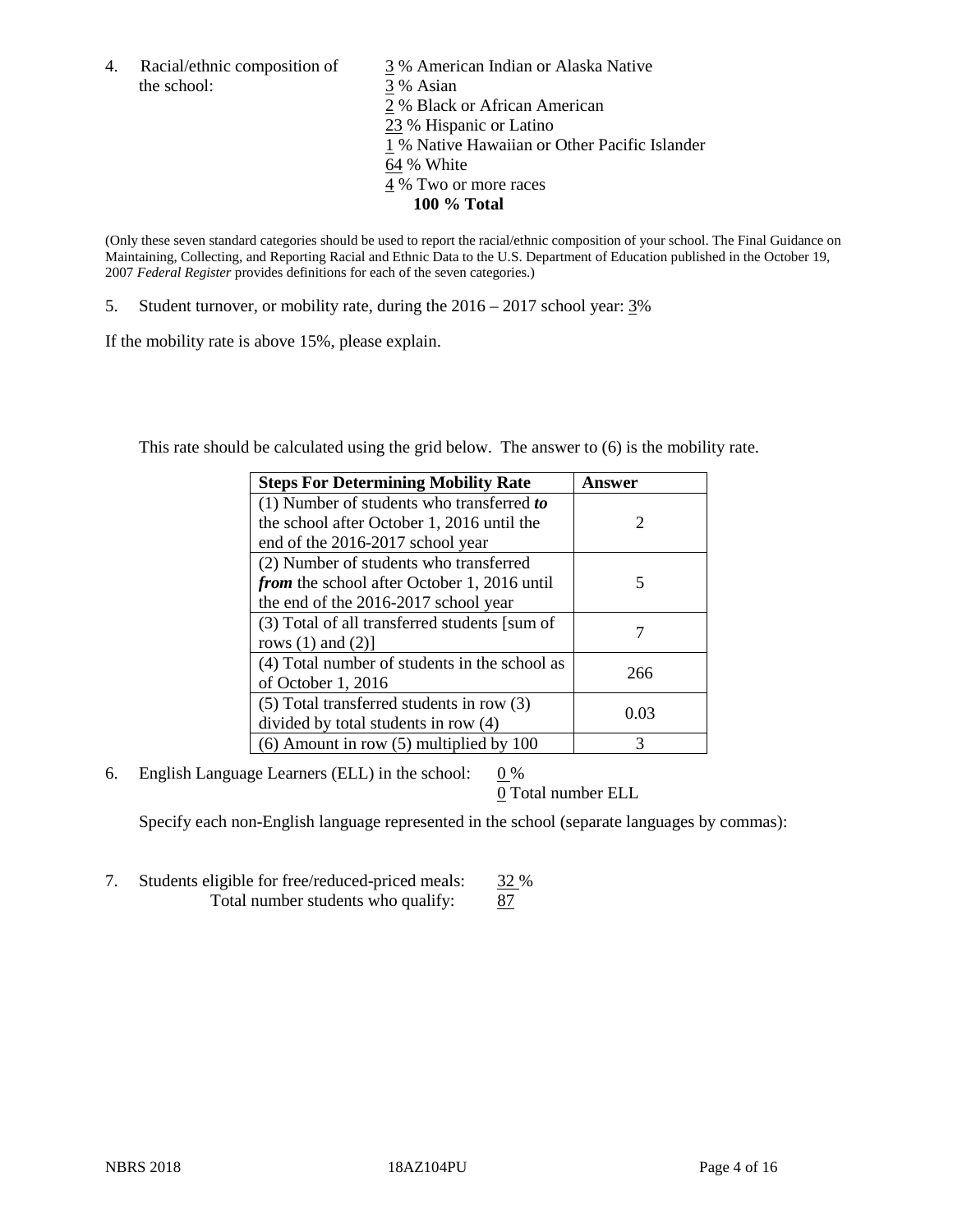3 Total number of students served

Indicate below the number of students with disabilities according to conditions designated in the Individuals with Disabilities Education Act. Do not add additional conditions. It is possible that students may be classified in more than one condition.

| 1 Autism                         | 0 Multiple Disabilities                 |
|----------------------------------|-----------------------------------------|
| 0 Deafness                       | 0 Orthopedic Impairment                 |
| 0 Deaf-Blindness                 | 0 Other Health Impaired                 |
| <b>0</b> Developmentally Delayed | 0 Specific Learning Disability          |
| 0 Emotional Disturbance          | 2 Speech or Language Impairment         |
| 0 Hearing Impairment             | 0 Traumatic Brain Injury                |
| 0 Intellectual Disability        | 0 Visual Impairment Including Blindness |

- 9. Number of years the principal has been in her/his position at this school: 7
- 10. Use Full-Time Equivalents (FTEs), rounded to nearest whole numeral, to indicate the number of school staff in each of the categories below:

|                                                                                                                                                                                                                                | <b>Number of Staff</b> |
|--------------------------------------------------------------------------------------------------------------------------------------------------------------------------------------------------------------------------------|------------------------|
| Administrators                                                                                                                                                                                                                 |                        |
| Classroom teachers including those<br>teaching high school specialty<br>subjects, e.g., third grade teacher,<br>history teacher, algebra teacher.                                                                              | 12                     |
| Resource teachers/specialists/coaches<br>e.g., reading specialist, science coach,<br>special education teacher, technology<br>specialist, art teacher, etc.                                                                    |                        |
| Paraprofessionals under the<br>supervision of a professional<br>supporting single, group, or classroom<br>students.                                                                                                            | $\Omega$               |
| Student support personnel<br>e.g., guidance counselors, behavior<br>interventionists, mental/physical<br>health service providers,<br>psychologists, family engagement<br>liaisons, career/college attainment<br>coaches, etc. |                        |

11. Average student-classroom teacher ratio, that is, the number of students in the school divided by the FTE of classroom teachers, e.g., 22:1 23:1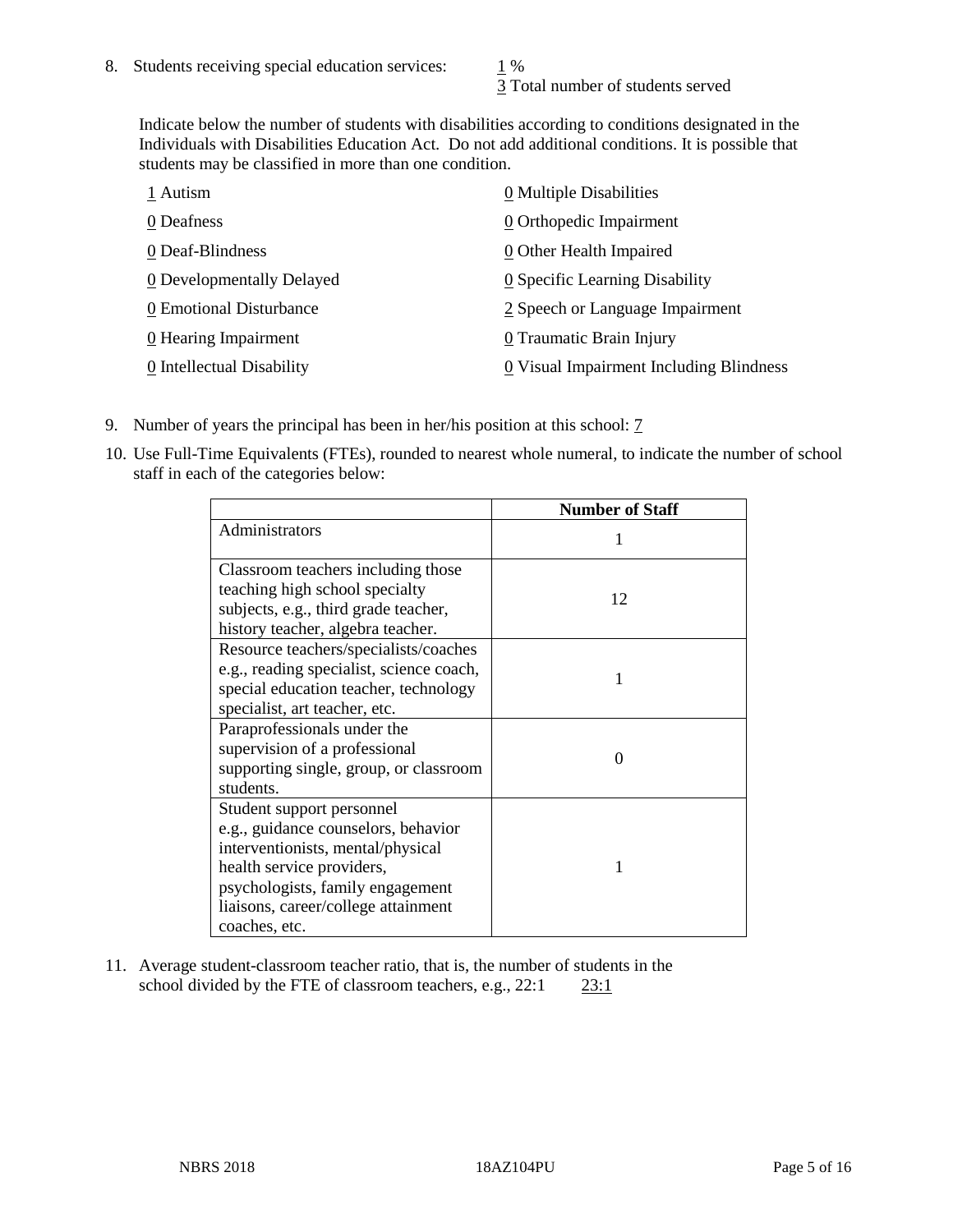12. Show daily student attendance rates. Only high schools need to supply yearly graduation rates.

| <b>Required Information</b> | 2016-2017 | 2015-2016 1 | $12014 - 2015$ | 2013-2014 | 2012-2013 |
|-----------------------------|-----------|-------------|----------------|-----------|-----------|
| Daily student attendance    | 97%       | 97%         | 97%            | ን7%       | 96%       |
| High school graduation rate | 0%        | 0%          | 0%             | 9%        | 0%        |

#### 13. **For high schools only, that is, schools ending in grade 12 or higher.**

Show percentages to indicate the post-secondary status of students who graduated in Spring 2017.

| <b>Post-Secondary Status</b>                  |    |
|-----------------------------------------------|----|
| Graduating class size                         |    |
| Enrolled in a 4-year college or university    | 0% |
| Enrolled in a community college               | 0% |
| Enrolled in career/technical training program | 0% |
| Found employment                              | 0% |
| Joined the military or other public service   | 0% |
| Other                                         | ገ% |

14. Indicate whether your school has previously received a National Blue Ribbon Schools award. Yes No X

If yes, select the year in which your school received the award.

15. In a couple of sentences, provide the school's mission or vision statement.

Develop highly educated and productive students in a safe and structured environment.

16. **For public schools only**, if the school is a magnet, charter, or choice school, explain how students are chosen to attend.

Franklin Jr. High is a parent choice school where students must apply for admission and are evaluated on four criteria: academic achievement, teacher letter of support, attendance history, and discipline history.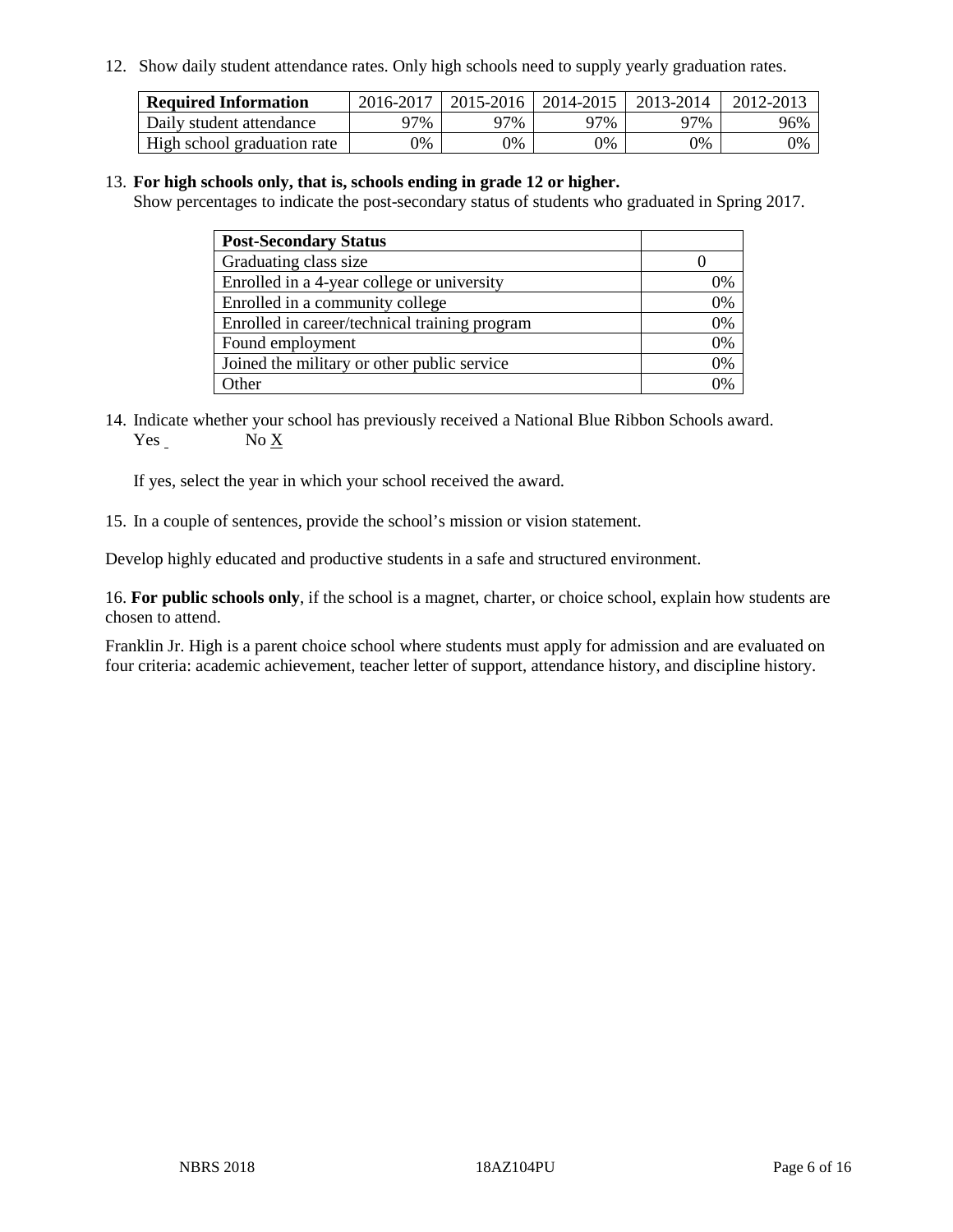# **PART III – SUMMARY**

Franklin Jr. High School is a parent choice application school in Mesa, Arizona, with a traditional model for parents who are looking for an alternative approach to education for their students. Franklin Jr. High serves students in 7th and 8th grade. It is part of Mesa Public Schools (MPS), Arizona's largest school district, educating more than 63,000 students. The school opened in August 2009 following the MPS Governing Board's support of opening a traditional junior high school for the parent community who desired a different option for their students. In the first year, 46 students began a tradition of excellence, followed by 132 in year two.

After the district's Defining the Future initiative in 2011, Franklin Jr. High was relocated to a repurposed school facility with the ability to grow the program. By August 2013, the enrollment increased to 230 students then finally to our current size ranging from 265-280 students. Through the growth process, students, teachers, staff, parents, and community members worked collaboratively building upon the traditional school philosophy to ensure high levels of academic rigor, civic engagement, individual accountability, and citizenship.

Franklin Jr. High is an open enrollment school that serves the students and families of Mesa and neighboring communities. Parents interested in registering their students must complete the application process and provide the supporting materials needed to evaluate the student based on four criteria: academic achievement, teacher letter of support, attendance history, and discipline history. Students enrolled have shown their commitment to excellence and dedication to reaching their potential. Parents and students sign an agreement to commit to the school pillars of attendance, intervention, academic effort, homework completion, behavioral expectations and guidelines, dress code, and parent committees. These pillars were developed by administration and numerous parental committees which still assist the school in maintaining continuity and consistency in the instructional efforts and school policies.

The Franklin Jr. High academic program places students on an accelerated course track in core academic areas, preparing students for the rigorous studies required to be successful in high school and beyond. All students are enrolled in honors English and social studies. Students in math and science are placed based on their academic ability which range from on grade level to two years advanced. Spanish, physical education (PE), and Computer Essentials are required class for all students. Students select from many different electives in the areas of performing arts, visual arts, career and technical education, yearbook, and health and fitness which reflect their interests, expose them to new skills, or are directly related to a future career.

The curriculum cultivates a well-rounded student through embedded lessons in character development, conflict resolution, civic learning, leadership, and student government. In addition to this, extra-curricular activities such as student council, Franklin Junior Honor Society, National Academic League, Chief Science Officer Club, Robotics teams, and interscholastic athletics allow students to become active members of the school community in decision making, school initiatives, competitions, and service oriented activities. The highly trained teaching staff work in professional learning communities (PLC) based on department, grade, and school level to discuss curriculum, student concerns, and professional development needs. This approach to PLC meetings allows teachers to understand students' strengths and weaknesses in all classes, better identify social-emotional needs of individuals, and implement instructional strategies to better align with multiple grade level standards.

Complementing the academic and extra-curricular aspects of the school is the commitment to develop student leaders in many different areas to enable individuals to take ownership of their school community and positively influence peers. In recent years, examples of these opportunities have been student led presentations about school practices at Arizona Department of Education Civic Engagement Workshops, hosting STEM Nights, peer tutoring sessions, student vs. staff athletic competitions, and the development of a compliment wall.

Additional characteristics of Franklin Jr. High include: 3rd highest ranked middle school in the state of Arizona for the 2016-2017 school year (schooldigger.com), student growth percentile scores of 69 in ELA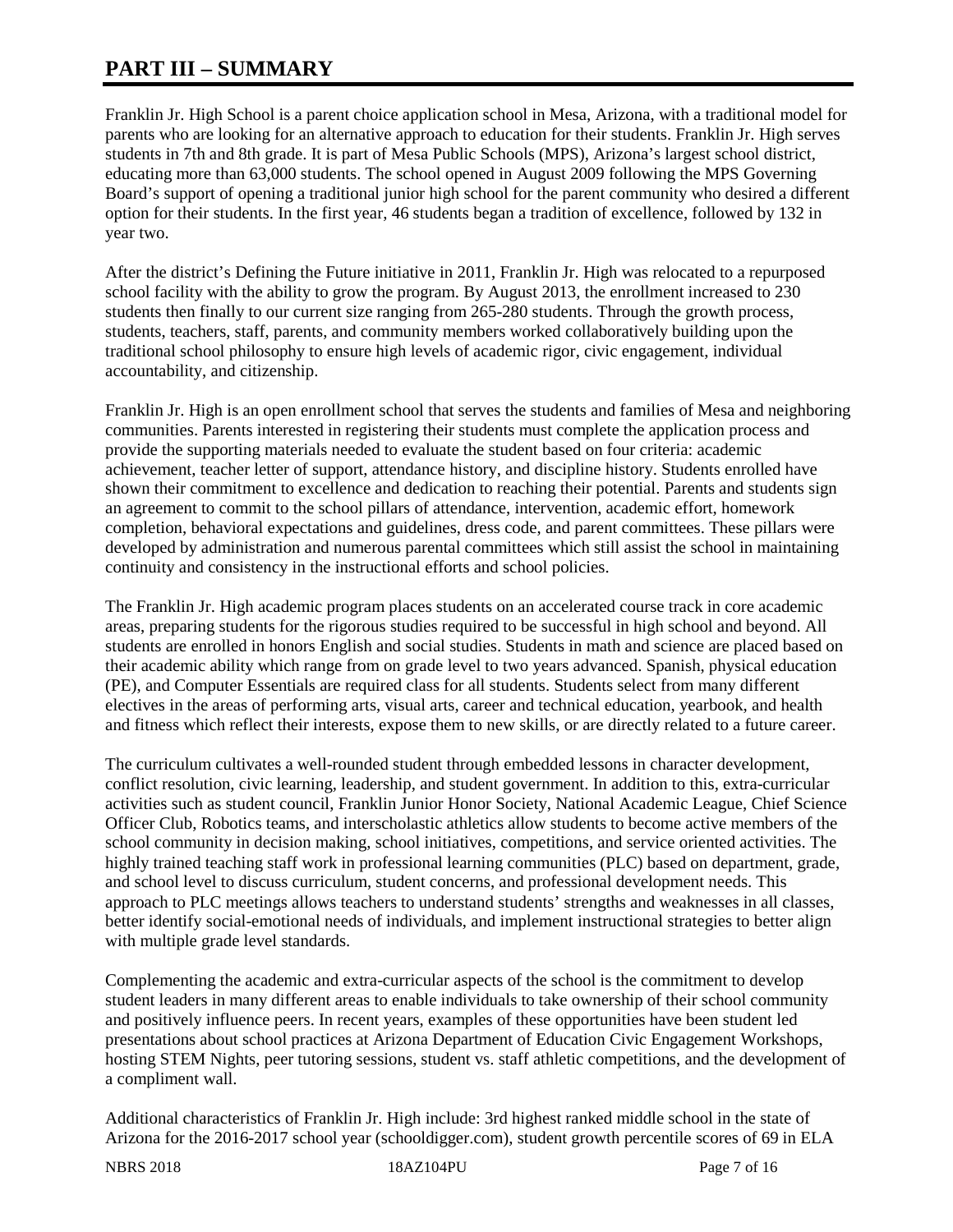and 88 in math, extensive teacher in-service training, technology rich instruction, diverse instructional strategies, small group and individual tutorial support, cross curricular assignments, an extensive monitoring program details each student's academic progress, citizenship which is based on firm and fair behavioral expectations that include parental involvement, and college and career ready student planning at each grade level to prepare for high school and beyond.

It is the combined commitment to these vital areas that support the entire student body in academic, socialemotional, and extra-curricular learning. Students are prepared to be successful in future academic endeavors and pursue their future goals. Their strength of character reflects the ideals of education, confidence, and competence. Franklin Jr. High's positive, caring climate enhances individual academic achievement, resulting in students' development of respect for others, pride in self, and college and career readiness.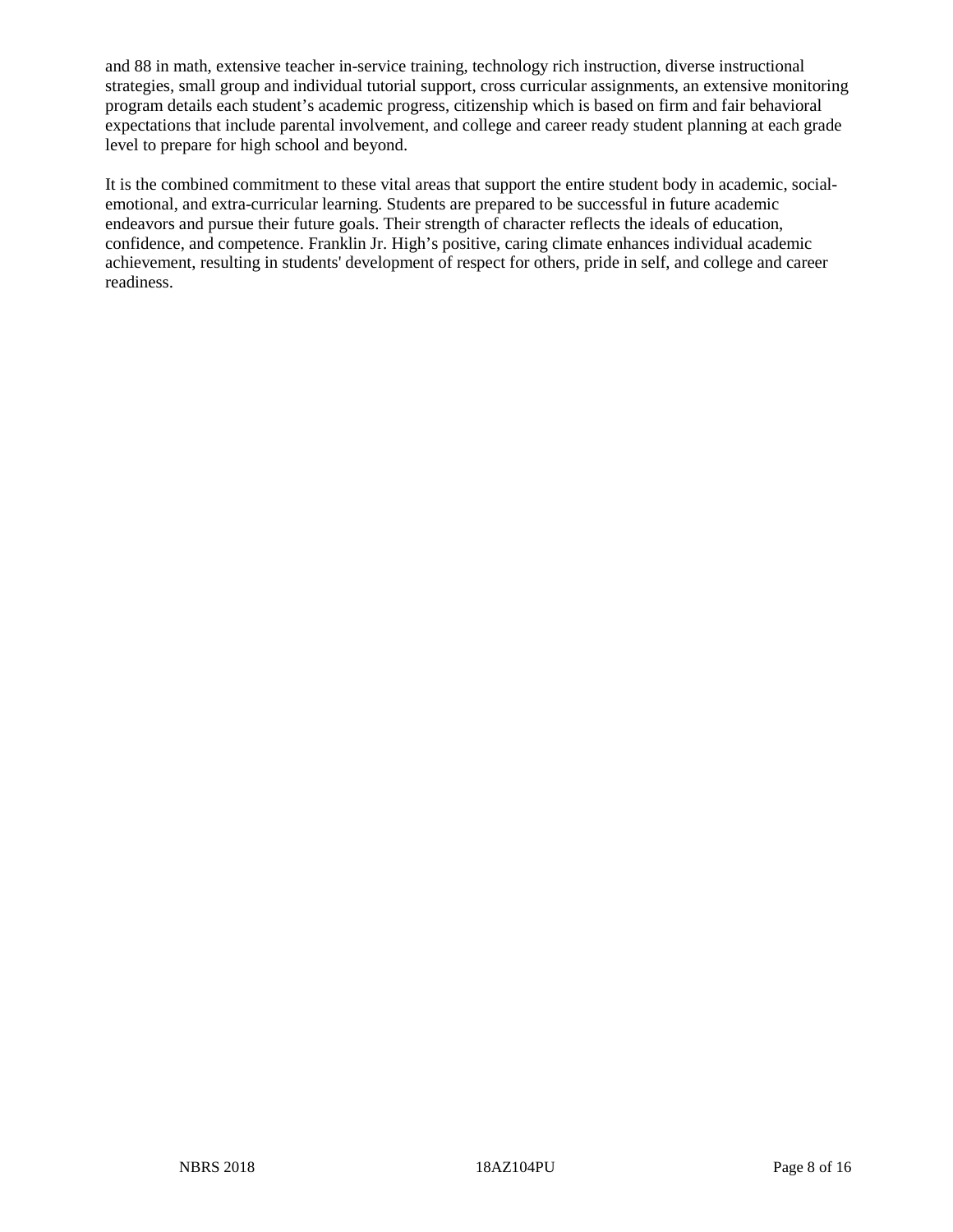# **1. Core Curriculum:**

The Franklin Jr. High core curriculum areas include mathematics, ELA, science, and social studies. Each subject's essential learning objectives are outlined for teachers in curriculum guides which align to Arizona's state standards. The scope and sequence of learning objectives are designed to ensure all concepts are taught for each specific course during the school year. Technology is a part of the everyday learning with online resources as well as the use of Google classroom for writing assignments. The importance of the Cornell note-taking strategy is stressed and practiced in all classes. Interactive notebooks are created by incorporating assignments as well as resources to help students with their studies.

## Reading/English Language Arts:

The English department uses a multi-sensory language arts approach consisting of vocabulary, writing, and reading curriculum. Literature sets, academic magazines, and textbooks consisting of short stories, quizzes, writing assignments and note-taking PowerPoints support students' ability to comprehend texts and demonstrate knowledge in a variety of forms. Comprehension strategies, including predicting, questioning, clarifying, and summarizing, are used to ensure students have viable strategies to gain understanding. Close reading, critical thinking, speaking and listening, and finding and supporting evidence are focused on through daily instruction. Data-Based Questioning (DBQ) assignments focus on the attributes of writing including a strong thesis statement, supporting information with evidence from the texts, and organizing thoughts in a clear, concise way.

## Mathematics:

Franklin Jr. High offers rigorous math classes including general 7th and 8th grade math, accelerated 7th grade math, Algebra, and Geometry. Class placement is determined by students' academic ability. Textbooks are used for primary instruction, remediation, enrichment, and assessment, and are complemented with supplemental and online resources. These are aligned to each course curriculum guide allowing teachers to draw from the best materials available by concept to assure student success. The curriculum guides outline week-by-week instructional concepts for each math course to allow teachers to deliver systematic, explicit instruction. Teachers use daily observations and formative assessments to drive instruction with the goal to always have students master foundational skills and apply enrichment type problem solving to ensure they perform at the highest level. Benchmark tests are used to track progress of students over the year and gain insight on individual needs for the increase of student achievement. Teachers may modify class lists to ensure all students are placed in the appropriate course to be challenged academically whether they are advanced or on grade level.

#### Science:

Students are assigned to general or honors science depending on their academic ability. Integrated science courses include earth, life and physical sciences as well as the study of the scientific process, laboratory skills, and data analysis. Textbooks, notebooks, online resources, and teacher created labs are used to support instruction. One unique trait of the science program is every student participates in the science fair. They create an investigation and use the scientific process from hypothesis to conclusion, culminating in a class presentation and school science fair. Over the past five years we have had dozens of students advance to our district and state science fairs, with one student being awarded 2nd place in Arizona.

# Social Studies/History/Civic Learning and Engagement:

Franklin Jr. High offers honors social studies to all students that trace events and their effects throughout the United States history in chronological order beginning with early explorers in the 1400's through current times including global issues. An emphasis on geographic themes and concepts are incorporated as well as economics and the study of the role of government and citizenship. The performance objectives include an emphasis on critical thinking, civic engagement, economic concepts, problem solving and research skills using cross-curricular integration. Resources including textbooks, Data-Based Questioning projects, primary source databases, national archives, national museum resources, and Cornell note-taking strategies bring historical content to life and keep students engaged.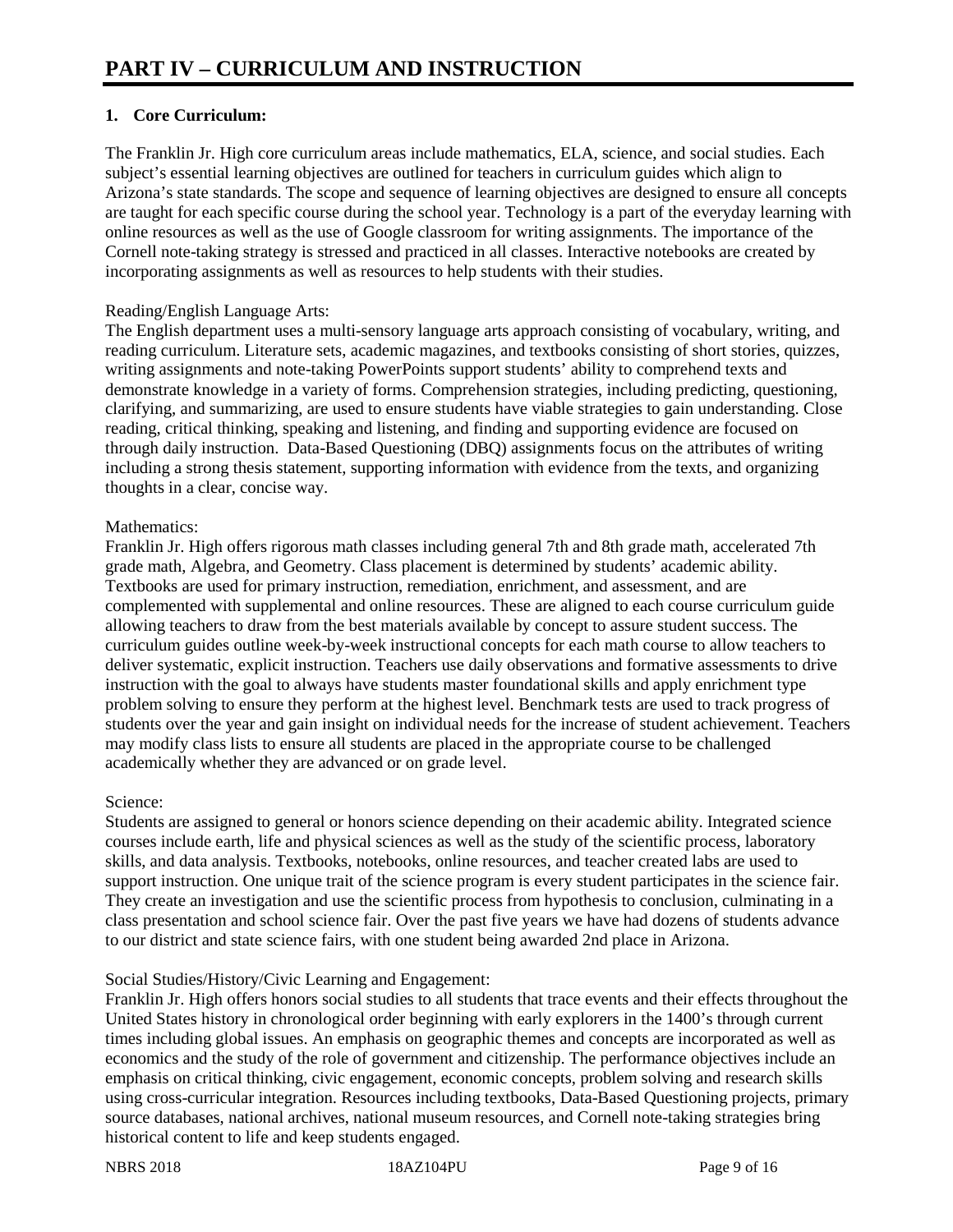Civic engagement is embedded throughout the year in social studies and other classes and clubs. Students participate in the student government process, model congress programs, and organize service learning opportunities in school and the community. We have had over 50 service learning silver service award recipients each year for the past five years and have been labeled a Civic Engagement School of Distinction by the Arizona Department of Education.

## College and Career Readiness:

Franklin Jr. High's curriculum supports college and career readiness in not only ensuring students have the foundational knowledge necessary, but are able to apply what they have learned to real life situations. Close reading strategies, accurate note taking, supporting information with viable resources and facts are vital for success beyond the secondary school classroom. Collaboration, the use of technology, critical thinking, and problem solving are traits needed in the adult workforce and communities. Civic engagement and community support rounds out the junior high experience for our students and they see firsthand how they can positively impact people in the community.

# **2. Other Curriculum Areas:**

Franklin Jr. High is driven to support students in becoming well-rounded individuals and expose them to a variety of elective courses that support their core academics. A diverse array of required courses and electives are offered that provide students the opportunity to develop their skills and talents, and learn about possible post-secondary degrees and future careers.

Research supports the positive relationship performing arts has on student learning. Advanced band and orchestra are performance -oriented classes. Musical concepts and performance techniques include: rhythm/meter, pitch, scales, rudiments, music fundamentals, dynamics, articulation, ensemble skills and intonation, and improvisation and composition are reinforced through performance. Advanced mixed chorus places an emphasis on vocal and rehearsal techniques, music reading, expressive qualities, texture, form and style characteristics appropriate to the selections being performed. These musical opportunities culminate with concerts, assemblies, and community performances throughout the year that enrich the lives of students aesthetically, socially, academically and personally.

Drama is a semester elective designed to provide interested students the opportunity to advance their understanding of how to create believable characters and expressive bodies in scene work. This understanding is gained through study of pantomime, improvisation, characterization, and short scenes. Each semester class culminates with a live production where students are responsible for creating the sets, costumes and props. The visual art classes introduce and strengthen the students to basic principles and elements of design and exposes the students to a variety of media and techniques. These include drawing, painting, sculpture, and ceramics that are submitted and displayed at the school and district art shows.

Quality physical education programs are as essential as academic programs. This is a required class for all students every other day. Course content includes physical fitness training, aquatics instruction, individual and team sports, and games. The teachers promote skill development, sportsmanship, good health and body mechanics, and the value of physical exercise. In addition, students desiring more physical activity, body conditioning and aerobics are offered as semester electives. Foods for Today offers students opportunities in food selection, nutrition, equipment use and safety. Principles of food preparation are taught through cooking demonstrations and lab experiences where students learn about meal planning and hospitality. Students prepare a staff meal for their end of semester project. Project MESA, Mesa's Education of Sexual Awareness, is a required four period class of all 7th grade students instructing them on growth and development, sexual awareness, bullying, suicide, and alcohol, tobacco and drug use.

Spanish is a required course for all students which is scheduled every other day. Level A introduces 7th grade students to the basic vocabulary and grammar of the language and components of the culture of Spanish speaking countries. This class prepares students to begin to read, write, speak and understand the language. Level B enhances and refines 8th grade students' skills and prepares them for the language proficiency assessment at the end of the year. Students demonstrating proficiency on the assessment are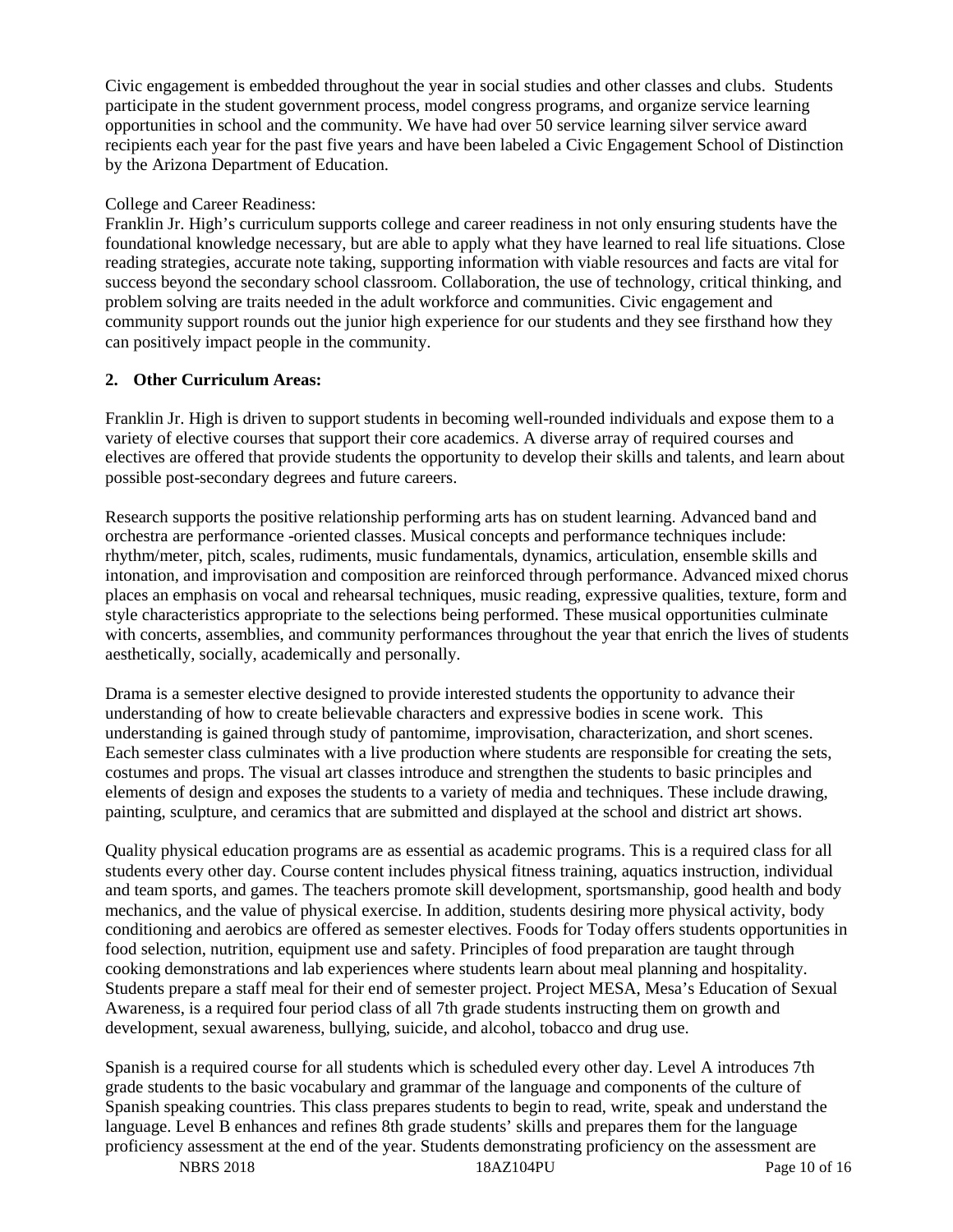awarded one high school world language credit in Mesa Public Schools for each level of demonstrated proficiency.

Computer Essentials is a required 7th grade course offered over nine weeks that is designed to give every student the opportunity to develop essential computer skills. Students will become cyber savvy by learning internet safety and responsibly take advantage of online resources. To increase their productivity in other academic areas, students gain a comprehensive understanding of composing documents, spreadsheets and presentations through hands-on, real-world projects using Microsoft Office.

Additional elective courses include: Computer Programming and App Development, Woodworking Technology, Yearbook Production, Introduction to Engineering (Automation and Robotics or Design and Modeling), and online classes through Mesa Distance Learning Program. The library is a resource available daily for students to enhance their academic learning. The media center specialist assists students with researching topics and technology support with the goal of students becoming active and efficient users of information.

Physical Education, Spanish, Computer Essentials and these other elective courses positively impact our student achievement by maintaining the highest standard of instruction. Students skills and knowledge of these courses are measured through self-reflection, performance-based, research-based, and writing-based projects. These courses require students to apply foundational skills learned in the core classes to be successful.

#### **3. Instructional Methods, Interventions, and Assessments:**

Franklin Jr. High is a rigorous, highly-structured academic program that prepares students for college and career readiness. Teachers are extremely knowledgeable about state standards and curriculum guides that provide the framework for all content areas. Using proven instructional methods, laser-focused interventions, and formative and summative assessment data, teachers identify areas of need and strength of all students.

#### Instructional Methods:

A variety of instructional approaches are utilized in the classrooms to provide a balanced approach of explicit instruction, exploration, and application of skills. The instructional method chosen is dependent on a variety of factors which include: lesson outcomes, student's level of understanding, mode of assessment, and student engagement. For example, students in ELA participate in Socratic seminar activities so they can help one another understand the ideas, issues, and values reflected in historical or literary text through a group discussion format. Through this type of discussion, students practice how to listen to one another, respectfully debate, make meaning, and find common ground while participating in a conversation. Another method commonly used is problem-based learning which provides students with opportunities to solve complex, real-world problems during mathematical calculations, literary analysis, scientific experiments, and historical investigations. Students in social studies participate in station rotations where they are required to support their analysis of controversial historical questions as they rotate through five stations as they analyze primary source documents and videos. Implementing these effective instructional methods also allows for differentiated learning by challenging high achievers while supporting those in need of remediation. In addition, teachers utilize direct instruction, independent study with note-taking, and cooperative learning. Each strategy helps students develop into independent, critical learners, and brings content to life while fostering experiences that develop their problem-solving skills.

#### Assessments:

Analyzing and using assessment data is vital to the success of Franklin Jr. High students. In addition to AzMERIT, the Arizona state assessment, a variety of formative and summative assessments are embedded within our program. They include unit tests, online resources, and teacher created assessments. Teachers assess student learning daily to measure performance and guide instruction. They continuously monitor and adjust instruction to match student understanding. Formative assessments are designed and administered allowing teachers to reflect on instructional strategies during PLC meetings and plan intervention or enrichment activities.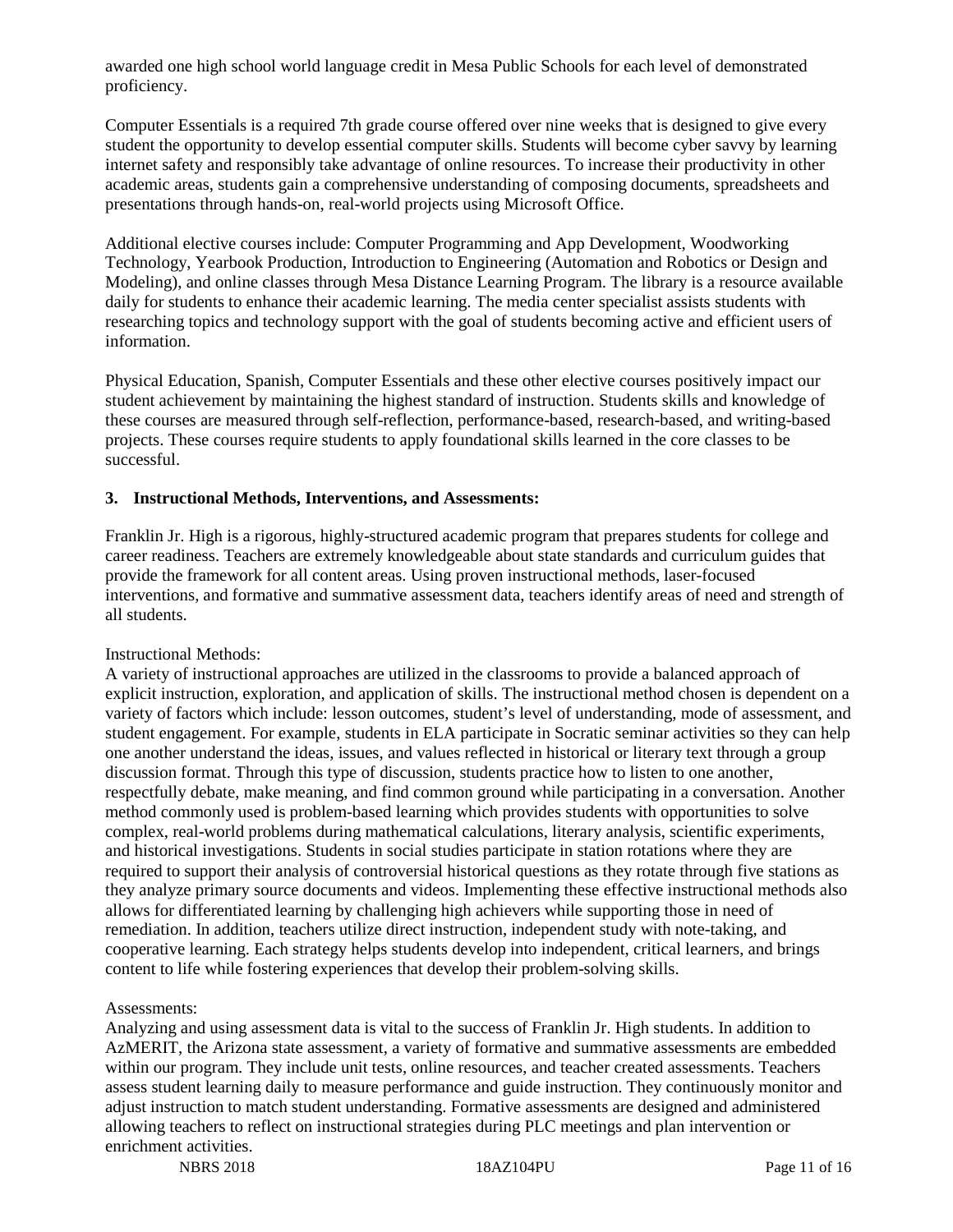Students are given online diagnostic benchmark tests in reading, writing, and math three times per year. This data is analyzed by teachers and administrators to determine each student's strengths and areas of struggle. The online resource, STARS SchoolCity, then allows teachers to differentiate assignments and lessons so lower performing students receive appropriate interventions while above level students are assigned higher level questions requiring a deeper understanding and critical thinking.

#### Interventions:

With the constant use of data to guide instruction and assess student levels of understanding, Franklin Jr. High has systematic interventions for students needing extra support. The most impactful intervention are the help sessions students may attend after school to receive reteaching, clarification, and peer tutoring. We pride ourselves on helping students become the best advocate for their education and initiate the need of extra support. Every teacher offers at least two, one hour help sessions per week after school. Help sessions can also be initiated by teachers to ensure that struggling students or students who were absent receive the necessary instruction. By attending help sessions, students get to see firsthand how their initiative can positively impact their achievement.

Other teacher interventions include small group instruction, modified assignments, and individual conferencing. Communication from school to home, planner checks, and conferences are used to ensure parents are aware of and able to support their students' needs at home. Franklin Jr. High students outperform the state passing average on ELA and Math assessments by 53.5% and the district average by 56%. The only subgroup with ten or more students is our Hispanic population. This subgroup's percent passing average on the state assessment was 43% higher than the state average and 50.5% above the district average. The use of data, effective teaching practices, and interventions combined with a highly-qualified staff and rigorous program go beyond meeting the needs of all our students as we prepare them for college and career.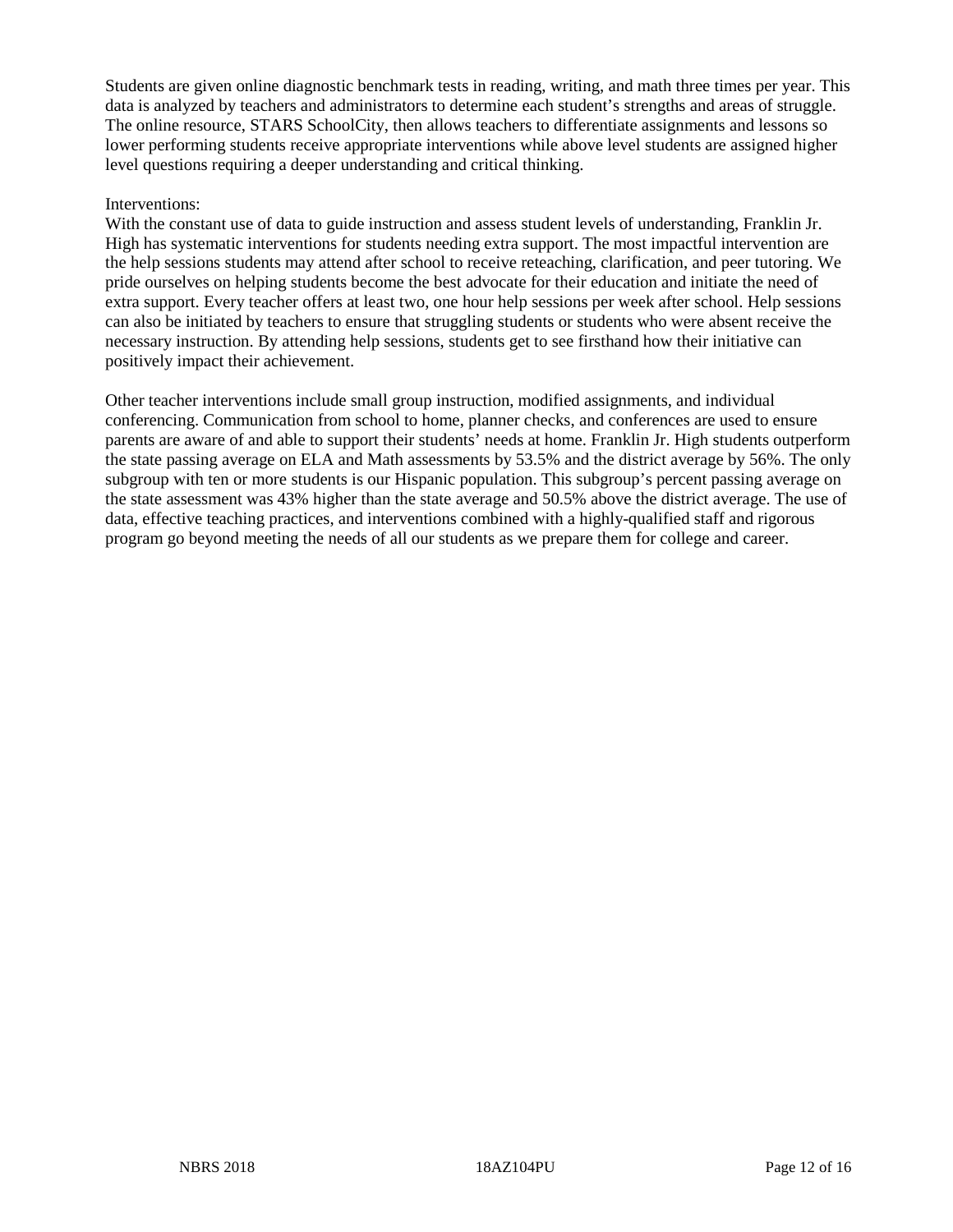# **1. School Climate/Culture:**

The Franklin Jr. High climate and culture begins with our campus being a parent choice application school. Many families seek admission to our school based on our reputation as a high performing, safe, and supportive learning institution and from positive recommendations from relatives, neighbors, and community members. Prospective parents complete an orientation process explaining the Franklin philosophy and curricular expectations including the student and parent letters of commitment. The school expectation is to greet every student, parent, staff member and community member with a smile. This process immediately establishes our climate as welcoming and creates a personal relationship with each family. Another feature that shapes our school climate is a modest, conservative dress code policy that minimizes distractions to keep the focus on learning.

Every member of our campus is equally important and contributes to our culture of learning. Our school philosophy includes the importance of intrinsic motivation for our students. Our staff strives to celebrate not only student achievement, but more importantly their effort towards achievement. The school bulletin boards showcase students' academic, written, and artistic assignments. The Franklin Junior Honor Society sponsors a "Compliment Wall" where students recognize their peers on comment cards in areas like teamwork, good deeds, and leadership. One student wrote, "You put so much work into the drama performance and it was so good and funny. Keep being a hard worker." When students are motivated by their own effort and personal growth, their self-worth is impacted positively.

The commitment by teachers to implement our school philosophy and curriculum with fidelity is the backbone of Franklin Jr. High. The promise of Mesa Public Schools and Franklin Jr. High is that "every student is known by name, strength and need and graduates ready for college, career, and community." Every core teacher instructs every student at their grade level and commits to being a club advisor or athletic coach, so they truly know each student's interests in and out of school. Support systems in place to help teachers include: Culturally Responsive Training, new teacher orientations, curriculum specific professional development, assigned mentor teachers, curriculum committees, staff advisory committees, and PLC's. Teachers' schedules are designed to maximize and protect their common planning time by not assigning any arrival, lunch, or dismissal duties. The administration's highest priority is to support teachers with any needs including instructional strategies, struggling students, behavior concerns, social-emotional strategies, and communicating with families.

#### **2. Engaging Families and Community:**

Franklin Jr. High prides itself on its open-door policy and the connection the school has with families and community members. The partnership between school and home is who we are. The Franklin Junior Parent Organization is a group of parents who meet once a month with administration to help support all areas of our school. They are an integral part of the educational experience, including planning and organizing volunteers for various committees and sponsoring our quarterly student socials that include game nights and talent shows.

Community service plays a central role for many of our school clubs. Students initiate projects that benefit others through food, water, sock, and toy drives. They volunteer at Feed My Starving Children and collect Pennies for Patients. Service learning students partner with four area elementary schools to provide support to the teachers and staff at those schools. Over fifty students have received Silver Service Awards the past three years by serving over fifty hours of service in a calendar year. The biggest event is STEM Night where students plan, set up, and oversee the showcasing of their science projects while organizing guests from high schools, universities, and professional fields to expose students to future careers and opportunities in science, technology, engineering and math. These student driven activities help them understand the needs of our community and contribute in positive ways.

Former students at the high school and college level return on a regular basis to visit teachers or volunteer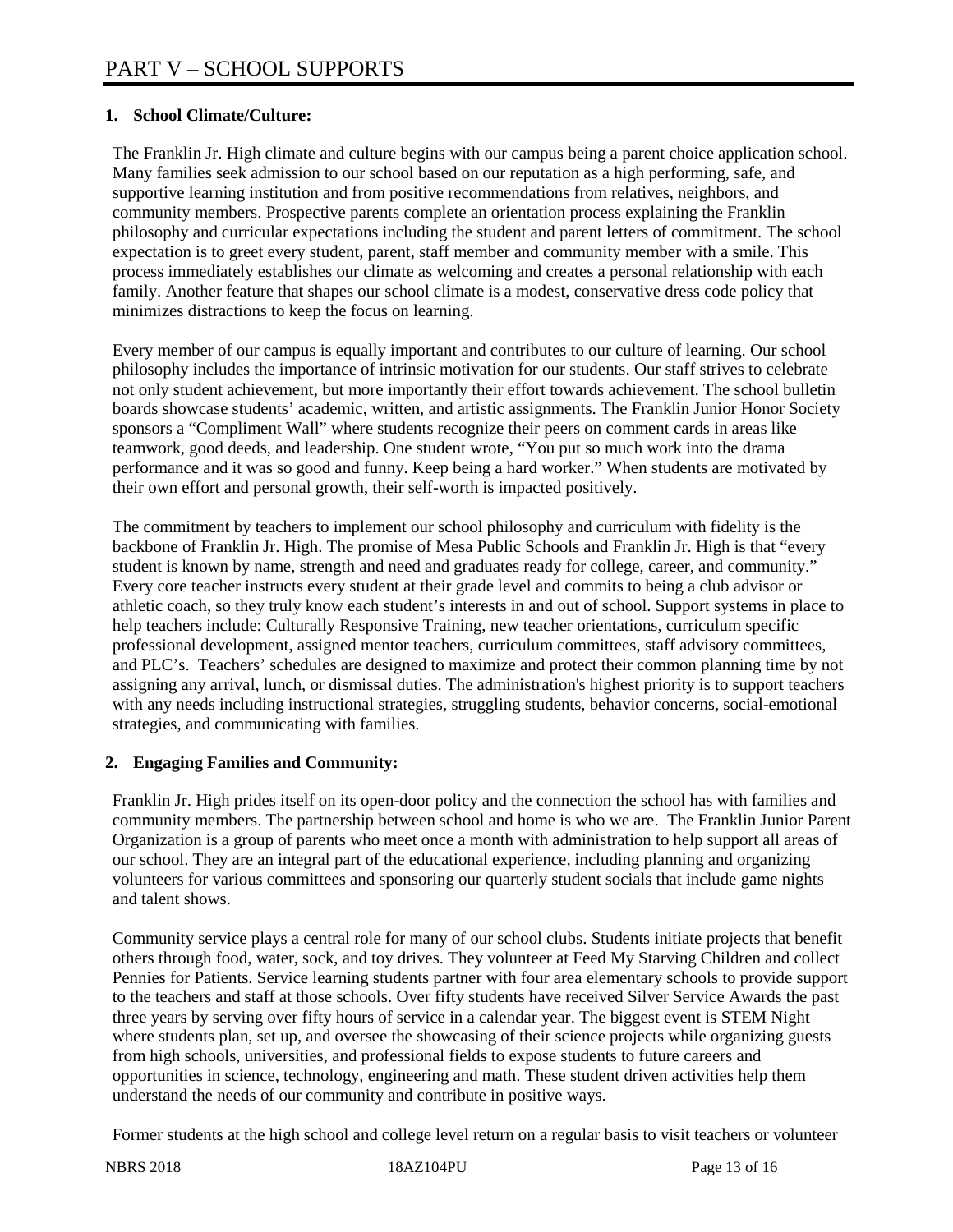their time to our school. On late start days at our district high schools, we welcome over fifty students back to visit their former teachers and staff. This has become a tradition current students look forward to when they enroll in high school. At special events such as the Franklin Jr. Honor Society induction and eighth grade promotion ceremonies, a former student is honored as the special guest speaker. The return of these former students and the service they provide speaks volumes to the positive impact Franklin Jr. High has had on their lives.

Assemblies are scheduled throughout the school year to celebrate student achievement, performing arts, and school spirit. Parents, community members, and local organizations are invited to attend our assemblies and be recognized for their contributions. For example, the winter assembly showcased our band, orchestra, and choir. It also recognized musicians earning district honor status, school and district science fair winners, athletic championships, and a teacher earning her National Board Certification.

# **3. Professional Development:**

School and district professional development courses provide training in content areas, as well as technology, instructional approaches and methods, and social-emotional learning. Many Franklin teachers choose to attend the trainings to refine their pedagogical strategies, and explore areas for professional growth. These opportunities strengthen teachers' knowledge and skills which positively impacts daily instruction and student achievement.

Over the past five years, Franklin teachers have received professional development on topics such as databased questioning, state standards, mathematical practices, Big Ideas math textbook and online assessments, effective writing strategies, close reading, next generation science initiative, culturally responsive training, social-emotional learning, and grading practices. The Franklin leadership team collaborates to identify topics for professional development to improve instruction and student achievement. In-service trainings are presented by the administrative team, district content specialists, the curriculum and instruction specialist, and highly effective teachers.

Over the past three years, teachers have participated in Cornell note-taking trainings, an AVID based strategy. This has become a school-wide initiative to better organize students' thoughts and give them strategies to pull important information from all types of text. The goal is for students to have the ability to create their own notes rather than copying notes. Highlighters and colored pencils are used by students to categorize information. Subjects spanning PE, Foods for Today, and Woodworking utilize this method of notetaking during the instructional phase before the hands-on experience and holds students to the same level of learning as core subjects. Student achievement has been positively impacted because greater emphasis has been placed on application and critical thinking during the note-taking process. This crosscurricular initiative has ensured high student expectation every minute of every class which has become of equal value to the teachers as well. Another commitment that has impacted student success is the writing initiative focusing on having all students write in all subject areas which has increased students' ability to effectively write about any given topic.

Teachers have participated in professional development with STARS SchoolCity, an online resource tool that aligns to the 2016 Arizona English Language Arts (ELA) and Mathematics Standards. The SchoolCity resource allows teachers to measure and analyze student data from benchmark assessments then differentiate interventions or enrichments to meet every student's needs. Teachers and administrators at Franklin Jr. High are dedicated to continuous professional development, always evaluating current practices, and striving to better inform the instructional strategies and resources to ensure all students grow academically to reach their highest potential.

#### **4. School Leadership:**

The administration of Franklin Jr. High includes the principal and team leader (assistant principal) who are responsible for the school's vision, mission, culture of learning, school climate, and campus management. The vision of "Unprecedented Excellence in Education" and the mission "to develop a highly educated and productive community, one student at a time" is the center of all decision making to promote academic and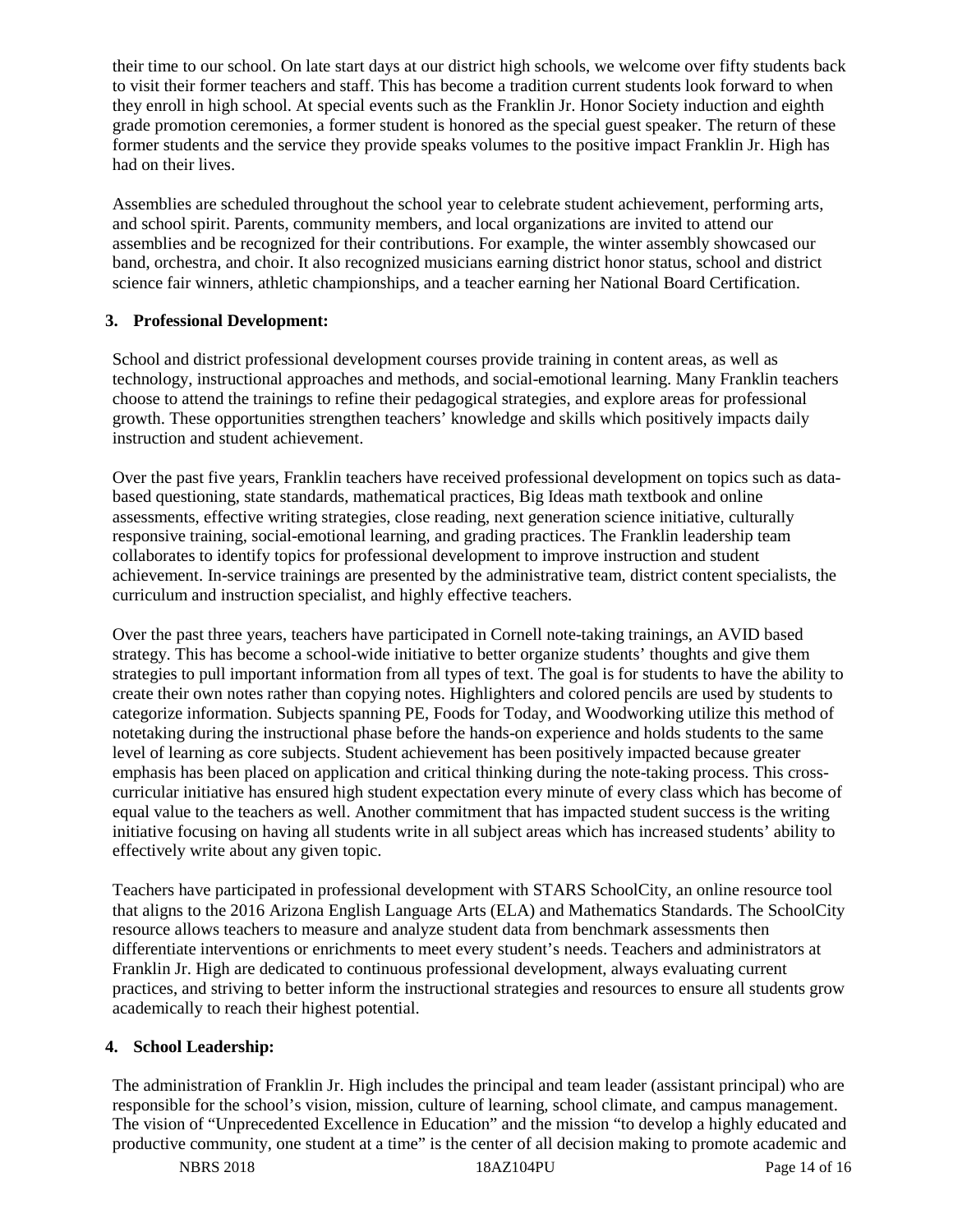behavioral excellence.

The administration demonstrates values, beliefs, and attitudes that inspire others to greater levels of achievement, and treats everyone with fairness, dignity, and respect. The climate of the school can be felt when a person enters the campus. The administration sets the positive, welcoming tone for all school employees to follow. Every parent, student, community member, and staff member are greeted with a smile and an offer of assistance. This is the first step to building positive relationships among all stakeholders which takes the entire school population and makes it feel like a close family. To quote a current 8th grade student, "all students feel popular because everyone knows everyone. We are all treated with kindness."

In addition to the administration, there are other leadership roles that contribute to the overall success of the school. The curriculum and instruction specialist guides the orientation process for new teachers, designs and leads professional development, and supports classroom teachers with instructional strategies and resources. Teacher leadership is evident with department chairs, the school leadership team, and district committee representatives. These teacher leaders plan, coordinate, problem solve, and communicate curriculum across the departments and grade levels. Shared leadership is essential to a successful school and contributes to developing future educational leaders.

A strong culture for learning ensures students achieve their highest potential. The administration focuses on the support systems in place for an equally high level of teacher instruction. They also support a growth mindset that each student's success is possible and is everyone's responsibility. The administrators have an open-door policy to meet with teachers formally and informally to discuss instructional strategies, behavior issues, curriculum questions, or just to share a funny story. The combination of regular classroom walkthroughs and open communication with teachers plays a vital role in the success of all teachers and students. Allocation of district funds is primarily focused on instructional assistants. This protects teacher planning time and ensures the safety and well-being of students during arrival, passing times, lunch, and dismissal.